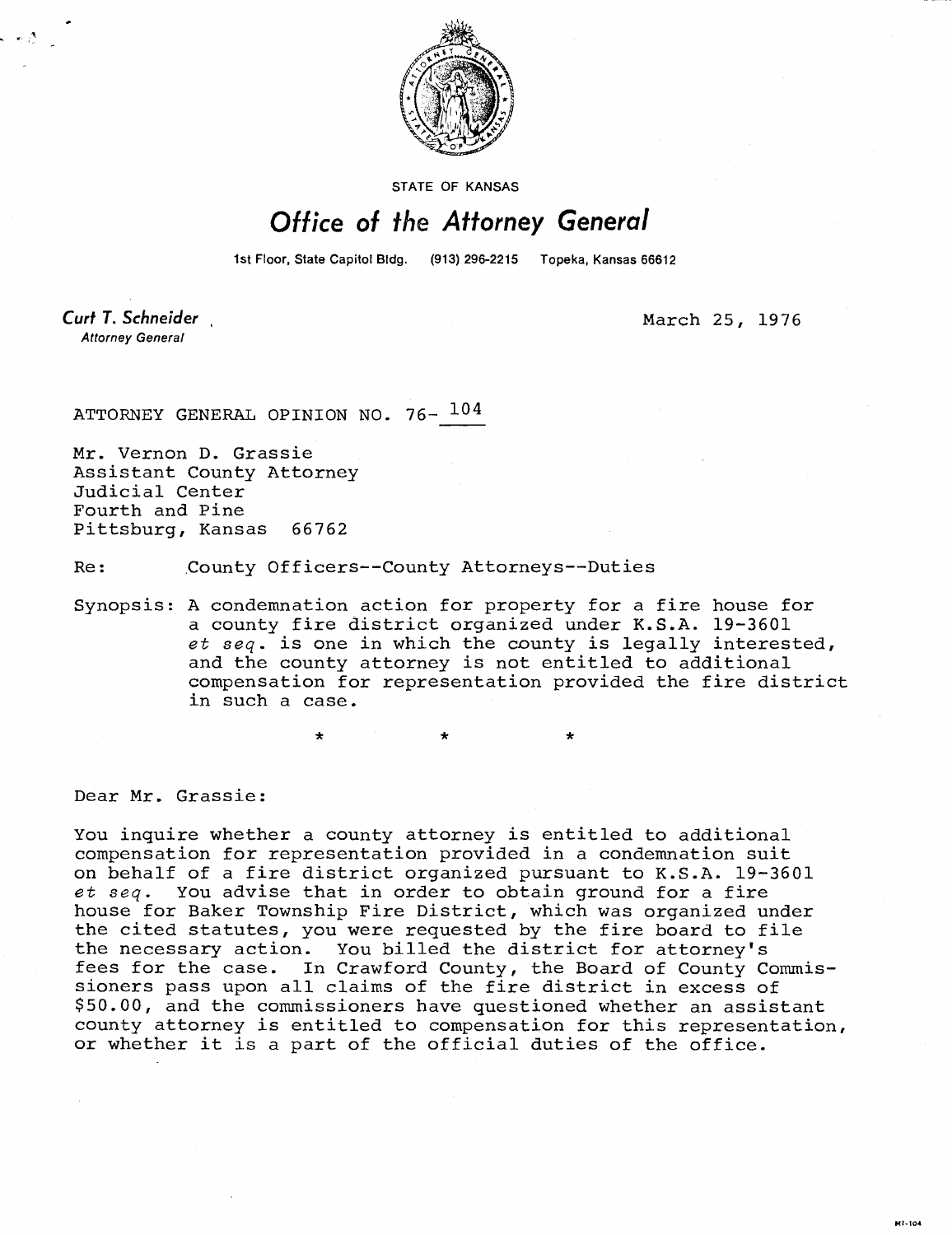Mr. Vernon D. Grassie Page Two March 25, 1976

ا ه ب⊸

K.S.A. 19-702 states thus:

"It shall be the duty of the county attorney to appear in the several courts of their respective counties and prosecute or defend on behalf of the people all suits, applications or motions, civil or criminal, arising under the laws of this state, in which the state or their county is a party or interested."

## K.S.A. 19-3601 states in part thus:

"The board of county commissioners of any county of the state is hereby authorized and empowered to organize one or more fire districts in any portion of the county, not within an incorporated city . . . .

The board of county commissioners of the county shall be and constitute the governing body of each fire district within the county."

The county clerk and county treasurer serve as secretary and treasurer, respectively, of such fire districts. You indicate that in this instance, the fire board requested that the action be brought. A district board of trustees is authorized by K.S.A. 19-3612a, thus:

> "Whenever a fire district has been established under the provisions of K.S.A. 19-3601 to 19-3606 . . . and the county commissioners determine, by resolution, that it is to the best interests of the county to place the supervision of such fire district under a fire district board of trustees, the said commissioners may appoint a board . . . who shall serve at the pleasure of the commission. The board so established may be vested with all of the powers theretofore vested in the county commissioners, or such supervisory powers as the commissioners may, by resolution, delegate, and the board so appointed may exercise all powers so delegated."

The fire district is not established as a separate political subdivision, but as a county fire district,  $i.e.,$  an instrumentality